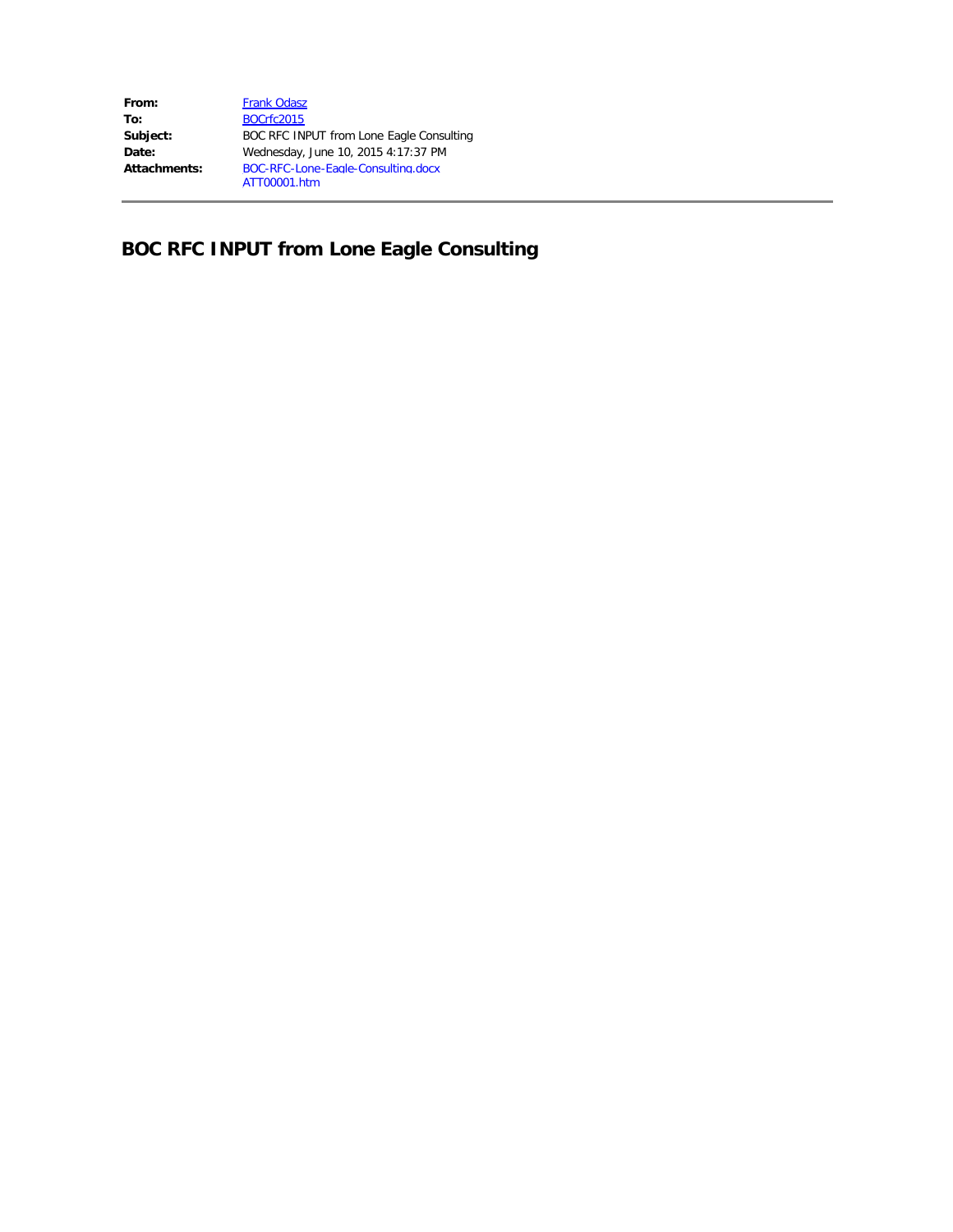June 10, 2015

### **BOC RFC INPUT from Lone Eagle Consulting**

Comments submitted electronically to BOCrfc2015@ntia.doc.gov

FROM: Frank Odasz President, Lone Eagle Consulting

2200 Rebich Lane Dillon, Montana 59724

TO: Mr. Larry Strickling, Administrator National Telecommunications and Information Administration

Ms. Lisa Mensah, Under Secretary for Rural Development United States Department of Agriculture

And to the Co-Chairs of the Broadband Opportunity Council:

## **Lone Eagle Consulting Rural Innovations Background:**

**Frank Odasz, President, Lone Eagle Consulting** Email: frank@lone-eagles.com

Online since 1983, and for over 30 years, Frank Odasz has been at the forefront of participatory action research for rural and indigenous online empowerment. Innovating since the beginning of Elearning, teaching teachers online since 1988, and managing one of the first Freenets (community networking BBSes), Frank's work connecting one-room rural schools via the Big Sky Telegraph, 1988-1998, was cited for excellence by the Whitehouse and four reports by the Congressional Office of Technology Assessment. Frank represented NTIA as a U.S. Delegate at two APEC conferences, Calgary, CA 2006, and Tokyo, Japan, 2008 presenting on **Global Rural and Indigenous Broadband Training Best Practices.**

Most recently, Frank's 2014-2015 NTIA/Connect Alaska technical assistance pilot project **"The Alaska Native Innovation Incubator**" has been completed and stands as a uniquely replicable model for local engagement and awareness for school and community cultural socioeconomic empowerment. Formal whitepapers written specifically for BTOP, FCC, and APEC by Frank Odasz are listed at the end of this short Innovations Incubator summary. <http://lone-eagles.com/incubator.htm>

Frank is secretary for the **Rural Telecommunications Congress, (RTC) "Rockin' IT Rural,."** RTC is well positioned to serve as a grassroots benefits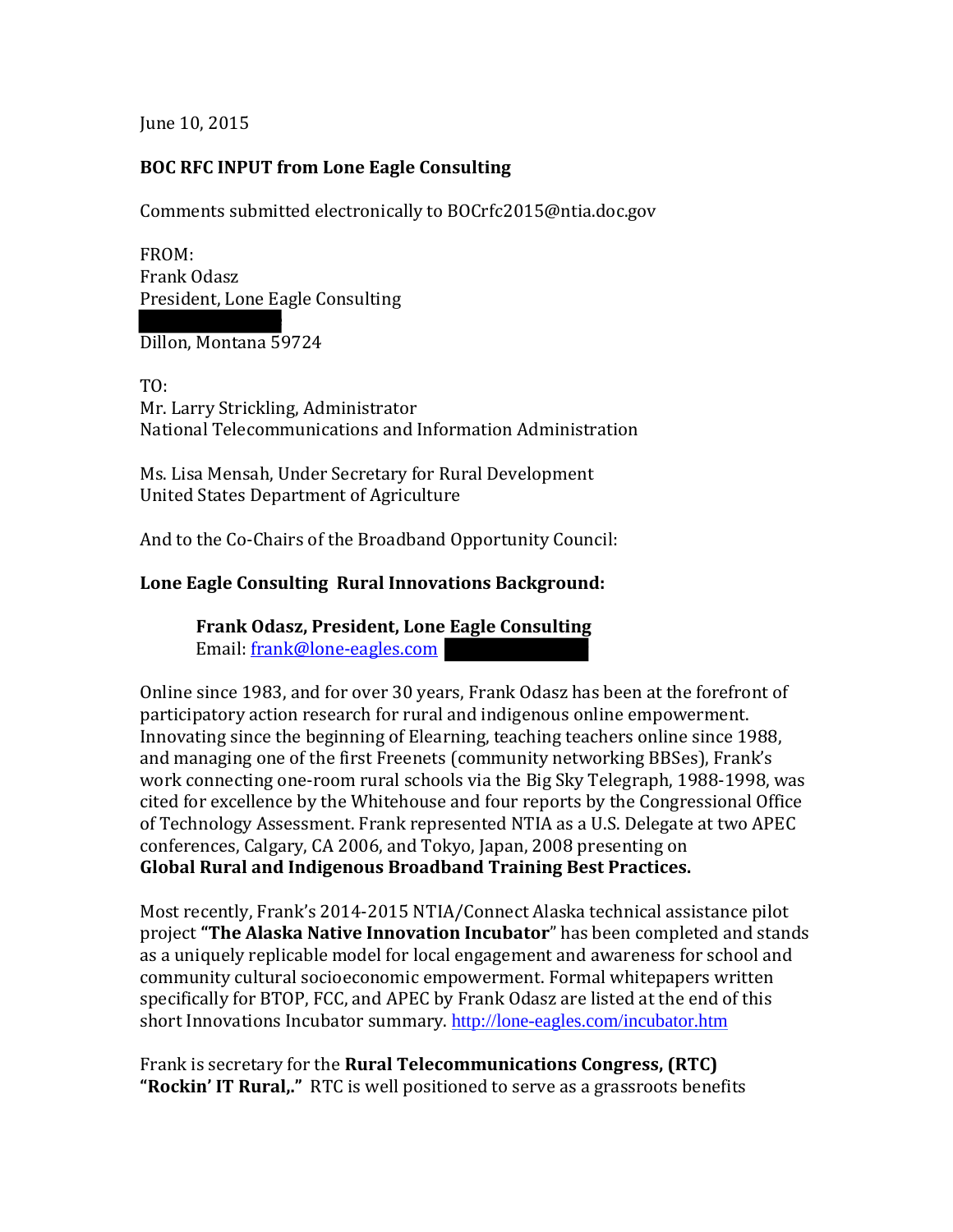authentication organization, and convener, for maintaining genuine best practices for rural, remote, indigenous, and vulnerable populations.

Recent videos of RTC's 9 rural expert panels from the April 2015 Broadband Communities Gigacities Summit have been posted online by RTC: <http://www.ruraltelecon.org/2015-rtc-bbc-summit.html> Panelists include Anne Neville, Tony Wilhelm, and John Windhausen.

#### **RFC Key Questions; for which actionable responses follow:**

1. How can the federal government promote best practices in broadband deployment and adoption? **What resources are most useful to communities? What actions would be most helpful to communities seeking to improve broadband availability and use?**

4. As the federal Government transitions to delivering more services online, **what should government do to provide information and training to those who have not adopted broadband?** What should the federal government do to make reasonable accommodations to those without access to broadband?

17.Typical barriers to broadband adoption include cost, **relevance, and training.** How can these be addressed by regulatory change by Executive Branch Agencies?

**21. What type of capacity-building or technical assistance is needed?**

23. How can the federal government **make broadband technologies more available and relevant for vulnerable populations?**

#### **Broadband Equals Opportunity, But For Whom Exactly?**

To realize the full measure of broadband opportunity to unleash the creativity of all Americans, validating genuine best practices for "training to measurable outcomes" requires new metrics addressing the new, and evolving, multiple platforms for innovation, from smartphones with wifi at one end; to gigacities at the other.

Big Data analytics must be informed by "Little Data" at the individual and local levels. What motivates the unleashing of creativity for diverse Americans, particularly regarding rural relevance, is not addressed by a policy soundbyte such as "Broadband equals economic development." Personalizing the teaching of the innovation process is not accomplished by just providing a basic digital literacy workshop.

Short targeted online video instruction, and new approaches to Elearning for rural, remote, and vulnerable populations is both necessary, and is the most scalable and affordable means for both initial, and ongoing, opportunity literacy training.

That all citizens can easily learn to create their own videos for peers using free tools is important, as one of many existing best practices that most digital literacy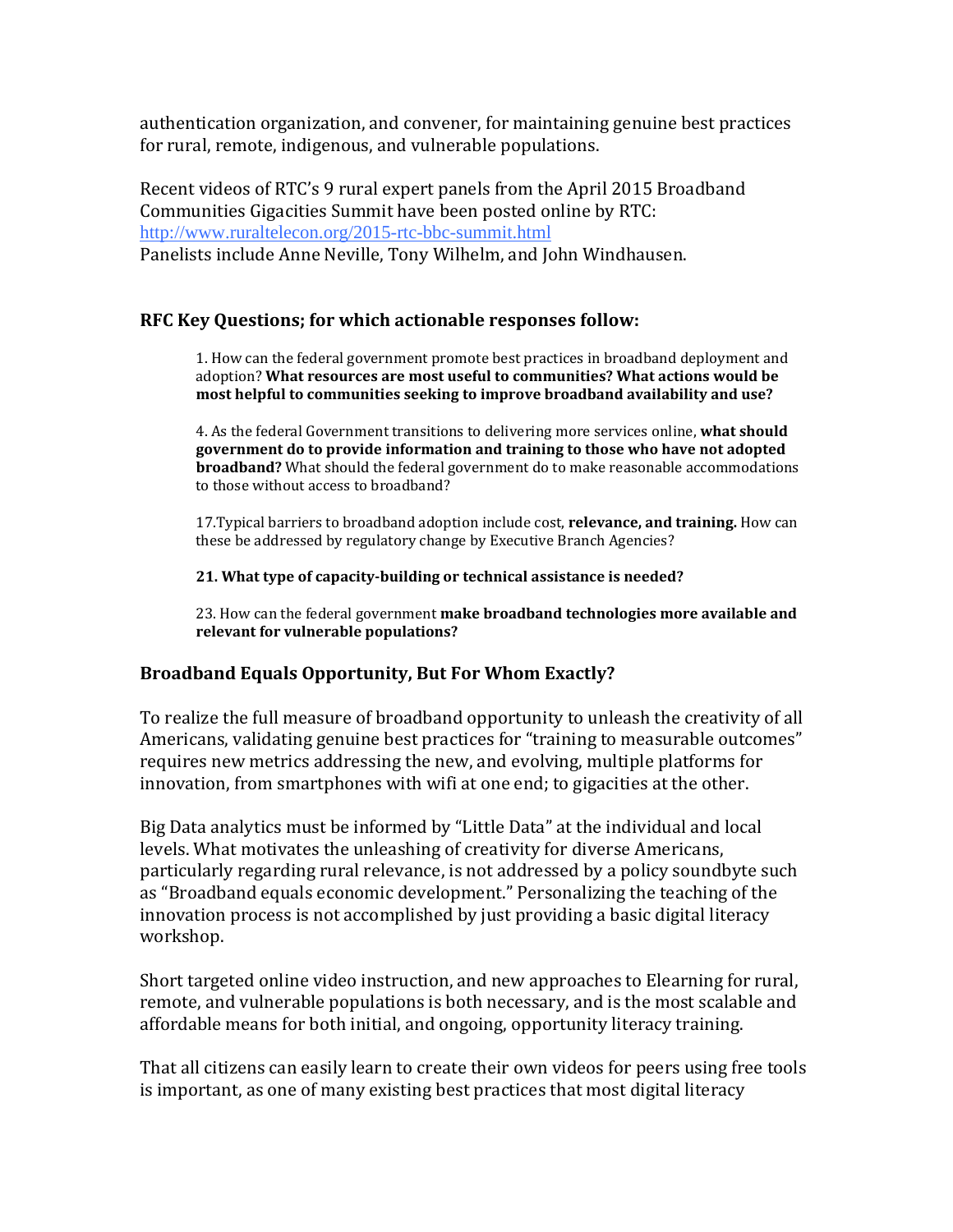trainers don't know to teach. Edtech tools, and mobile apps, are rapidly becoming easier, more powerful, and that they are evolving so rapidly means we all need to be sharing the best tools, as we individually discover them, on an ongoing basis.

Most people need to be introduced to Elearning, particularly mobile learning, to build their understanding and confidence that they can be successful, including "live" skyping with peer mentors, as something they can learn to do too, to contribute to building measurable local capacity.

The growing number of seniors, and their dramatic impact on the economy, creates many opportunities for innovation, noting their abilities range from minimal (dementia) to robust; boomers are the most educated generation in history.

Skyping to encourage isolated peers is something those with minimal abilities CAN do as a meaningful social solution for lonely, isolated and depressed homebound seniors. The article below describes best practices for three tiers of ability and relates to other vulnerable populations, such as those with disabilities. **Learn more:** 

**The Silver Tsunami – Economic Opportunities for an Aging Society** <http://lone-eagles.com/silver-tsunami.pdf>

#### **America's Challenge for Mass Innovation**

<http://lone-eagles.com/mass-innovation.pdf>

How best to stimulate mass innovation is the key challenge shared by all countries worldwide. The unlimited creative potential of every citizen, given Internet access and the desire to learn, will define the GNP of nations based on their ability to stimulate motivation, and provide the most updated support possible, for the **ongoing growth of all citizens at every level.** I.E. - The power of all of us is to participate in helping keep us all up to the same instant of progress as a sustainable measurable strategy.

#### **Actionable Crowd-Sourcing Innovation Competition Models**

Crowd-sourcing methods gathering, evaluating and disseminating the best, proven, scalable innovations from citizens, and rural communities, on an ongoing basis will inform the federal agencies on the volume and diversity of innovation resulting from millions of Americans learning online, particularly from the innovations of others. An estimated 16% of Americans are entrepreneurial and intentionally innovative, leaving the innate creativity of 84% of Americans waiting to be unleashed.

## **The Heart of the Problem is the Heart of the Opportunity**

Authenticating proven best practices by inviting open input for all innovators would be vastly different from the BTOP approach where only innovations from grantees were acknowledged, and valued.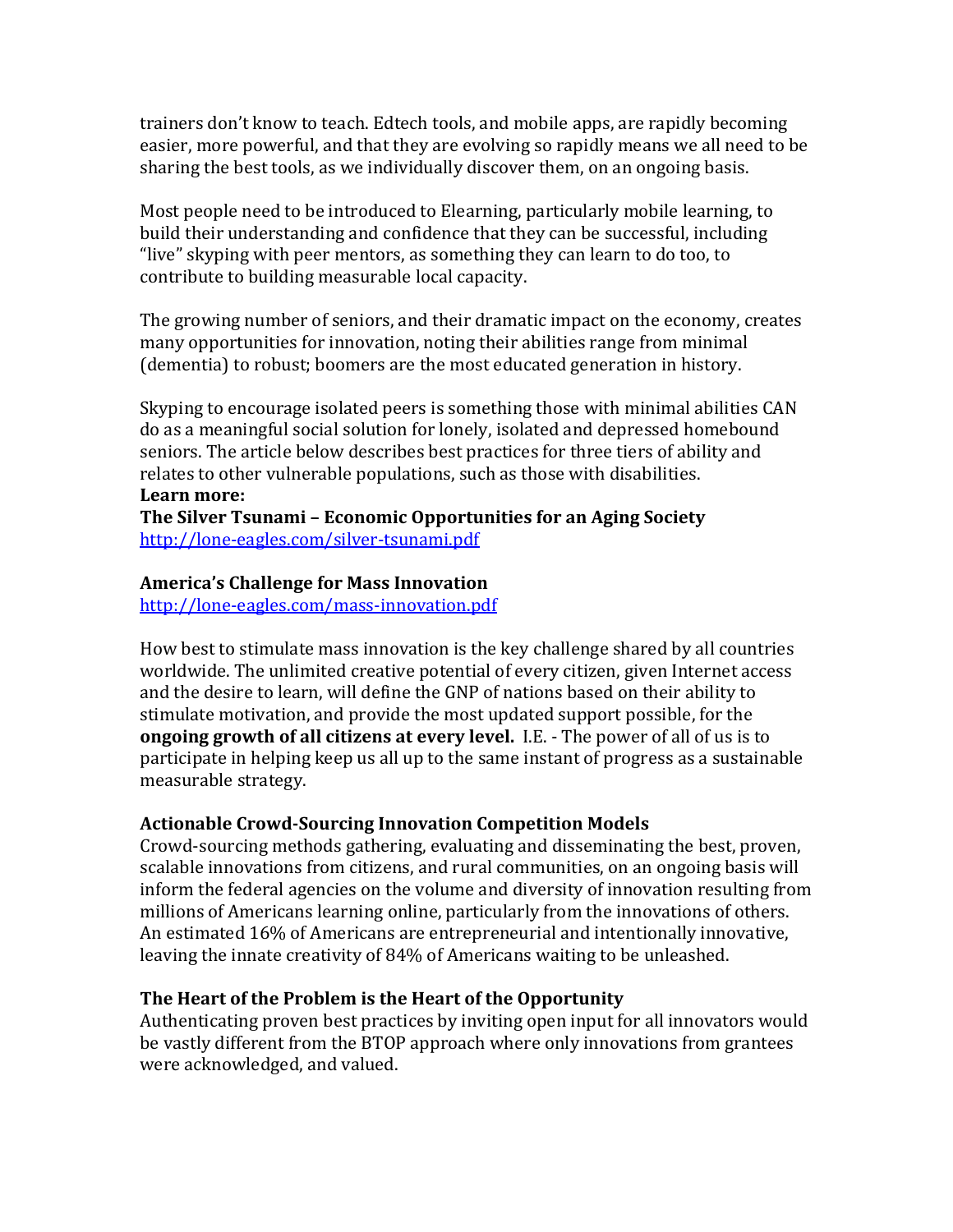Actionable solutions for promoting meaningful use of Broadband technologies in ways that support the public interest requires ongoing identification of best practices examples of utilizing Broadband to its fullest potential specific to individual needs; across our diverse demographics.

Fast-track training to measurable outcomes specific to priority needs of vulnerable individuals needs to be an ongoing competition for all federal agencies measured for the best solutions for the most people requiring the least; cost, time, effort, and prerequisite literacy.

Recommended is a competition for development of Egov incentives rewarding civic engagement with meaningful social recognition, and advanced digital empowerment training, for all government agencies and community anchor institutions. Incentives of lower broadband costs, and better mobile devices, in return for peer mentoring is one of a number of timely Win-Win opportunities for the Top Down to partner meaningfully with the Bottom Up.

Reframe broadband and digital literacy as "Opportunity Literacy" with specific "Training to Measurable Outcomes" as the first skill being how to keep current in an era of accelerating change. Broadband assures quality of life only when access to successive skill-building is appropriately presented, and available, ideally via peer mentors, both onsite and online.

"Quality of Life" skills begin with online discount shopping saving money, access to updated governmental services supporting; health, lifestyle, new income sources, civic engagement helping others, and more. Teaching the innovation process, and online civic capacity-building, in actionable terms is viable and has been missing from most "dated" digital literacy programs.

#### **Learn more;**

#### **Digitizing Alaska: Creating a Local Culture of Creativity** <http://lone-eagles.com/digitizing-alaska.pdf>

New entry-level digital entrepreneurship scalable income-producing solutions are booming in the mobile social media "Sharing Economy," which have been largely ignored by the distractions of gigacities and FTTH. Learning-to-Earn new opportunities are booming, and short introduction videos showing what's possible is an awareness-raising model to take seriously; Example:

#### **Short Awareness Videos to Stimulate Interest in Learning New Tools**  <http://lone-eagles.com/what-you-can-do-too.htm>

## **A gigabit assures bandwidth isn't a limitation, while we await invention of applications to justify Gigabit speeds? But at what unnecessary extra cost?**

We're waiting for invention of applications to justify Gigabit speeds, while ignoring the huge volume of replicable innovations at speeds which are available now. The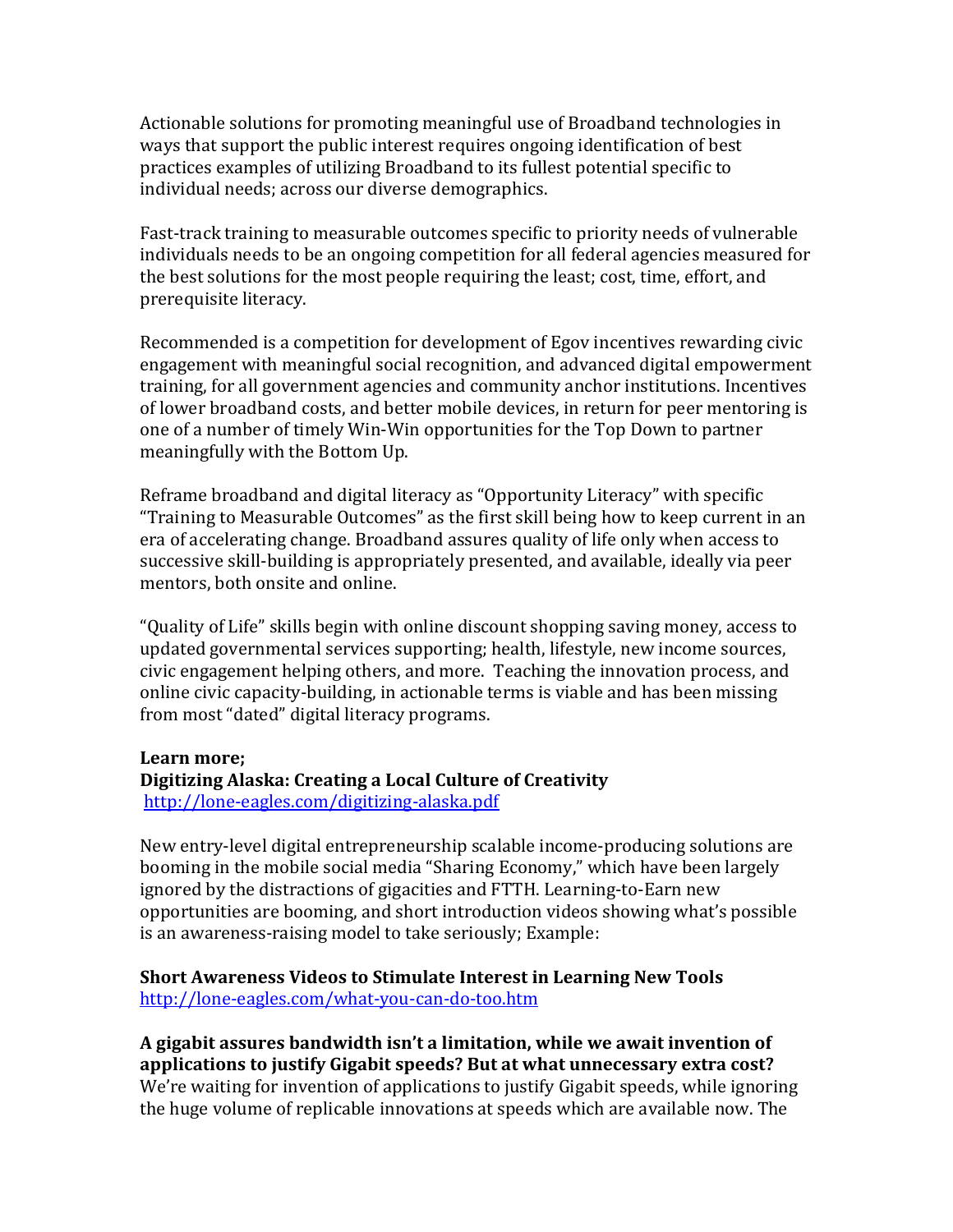socioeconomic goals of the National Broadband Plan, chapters 9 and 13, have been ignored by the debatable belief that gigabit applications will be America's competitive edge as if faster, not smarter, will produce the mass benefits at reasonable cost? Measurements define success and while gigabit speeds are inevitable, mass mobile innovations are what's happening now.

## **Three Key Themes fundamental to addressing a compelling national need for broadband expansion:**

- 1. Given access, everyone can become both learner and teacher, both consumer and producer, all the time.
- 2. One motivated person can make major potential impacts on an unlimited number of people, particularly via mobile Elearning, as demonstrated by the Khan Academy, because anyone can learn to do what Sal Khan has done, quickly, using free online tools.
- 3. If we all share what we know, we'll all have access to all our knowledge. Sharing innovations creates exponential impacts as fundamental to creating a national culture of creativity. Current governmental culture is mired in siloism, and the politics of control, as the polar opposite of effective collaboration.

## **Executive Branch and BOC Federal Agencies Core Recommended Priorities:**

- 1. The Top Down needs to learn how best to partner meaningfully with the Bottom-Up.
- 2. What Gets Measured Gets Done; Measurements Define Success. New Metrics are needed to mirror ongoing growth for individual and community's digital empowerment, or the lack of such empowerment! Competitions are needed, particularly for small rural communities to share "What's already working for others like them."

Example: Where are the tribal self-empowerment broadband success stories and replicable best practices from, and for, Indian Country? Why has no one bothered to authenticate the benefits of broadband in Indian County? Netflix, porn, and video gaming dominate broadband use due to lack of meaningful training. GCI in Alaska received \$80 million for terrestrial BB for 65 Alaskan villages, but they say they are not in the training business. Who is, or should be, responsible for meaningful outcomes? No one, apparently.

3. Validation for genuine best practices at each successive level of bandwidth and "platform for innovation" is necessary to clarify which "Low Cost, High Imagination" scalable and affordable benefits are already available now and which benefits truly require faster access, and greater cost.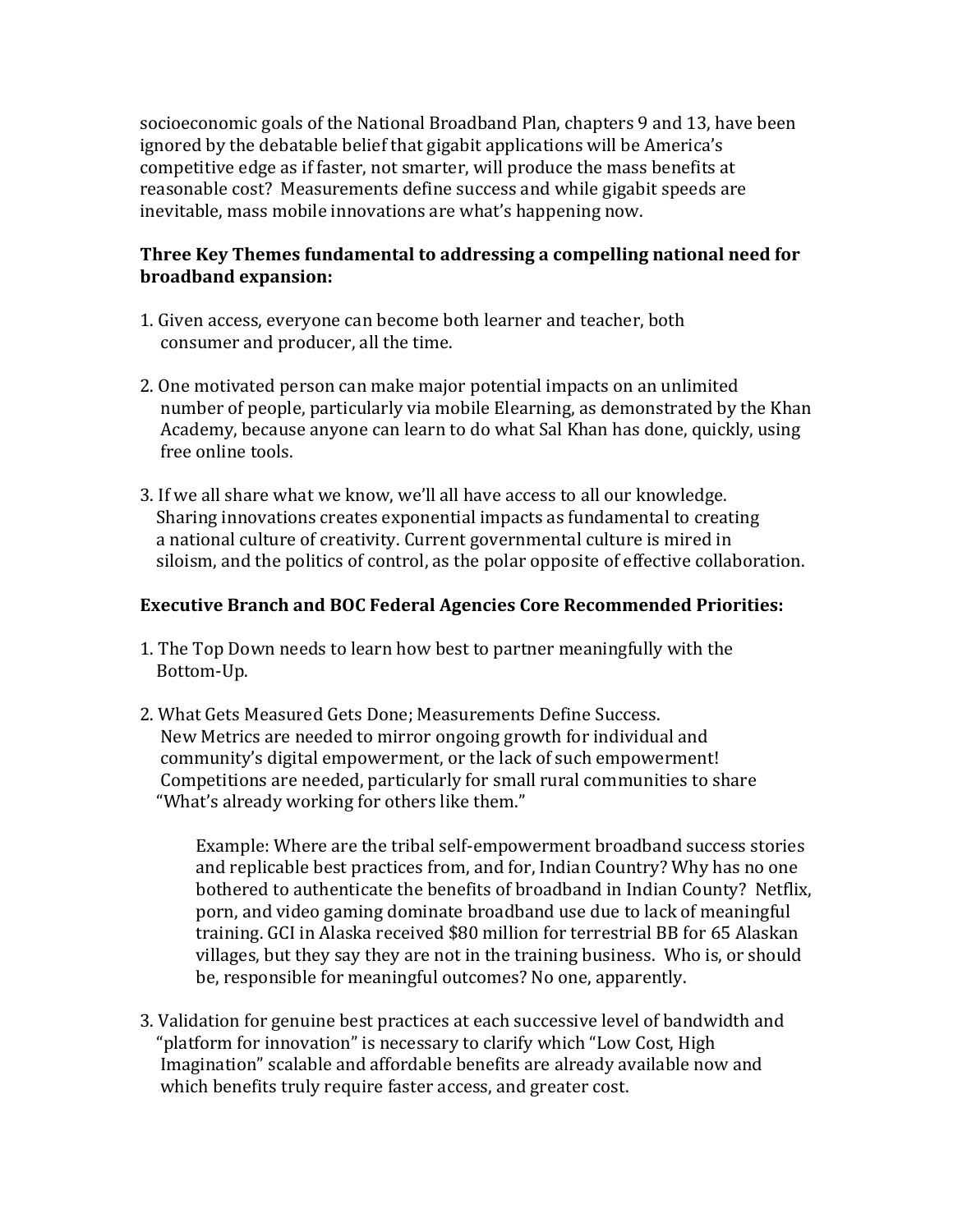#### **Recommendations for Executive Branch Actions:**

Federal policy regarding broadband has been narrowly focused on infrastructure and defined adoption only as a subscription. General statements without actionable solutions, such as the following soundbyte, do a disservice to unleashing the creative potential of all Americans, particularly for rural and underserved populations;

# **Broadband democratizes opportunity for all Americans to participate in the \$8 trillion dollar global Internet economy. (Quote from an FCC Webinar co-hosted by the MMTC**

**(Multicultural Media, Telecom and Internet Council)**

But, given access, do the 1:2 Americans low-income and/or in poverty receive "training to these measurable outcomes?" That would be quite the best practice to measure and document! What gets measured gets done.

In order to truly unleash the creativity of all Americans and drive innovation throughout the digital ecosystem, the specific dominant "Platforms for Innovation" need to be identified, along with most scalable innovations of the successively faster "platforms" reflecting ease-of-use, and affordability. Example: from a smartphone app for seniors for chronic pain management, to entry level digital entrepreneurship "best practices" for low-income youth, specific

relevance meeting specific needs should be the focus. I.E. Value VS Volume

Meaningful use of broadband is muddled by the lack of association of the successive levels of speed, cost, devices and training related to measurable specific broadband benefits and measurable outcomes. Often, in an age of info-overload; Less is More. It is easy to suffer from info-overload even at slow broadband speeds, which makes value more important than volume for online self-directed learning, and learning-toearn purposes. Federal agencies need new ongoing research models for what's actually happening NOW, instead of relying on old data and presumptions.

**Broadband refers generally to multiple platforms for innovation,** with widely varying speeds, necessary training, and benefits. Unifying themes, such as "Everyone both learner and teacher, both consumer and producer" suggest citizens' roles reframed as "Human Bandwidth" can be fundamental in how, and whether, benefits of broadband, at any speed, are realized, and by whom, targeting those most in need.

**Acknowledge High Imagination Meaningful Uses Exist for Every Speed Level:** Text messaging for money transfers has transformed the Ag. Economy in Africa for tens of millions. Federal agencies need to understand the mass innovation impacts already proven in many third world countries are often relevant to the 1:2 Americans who are low income and/or in poverty.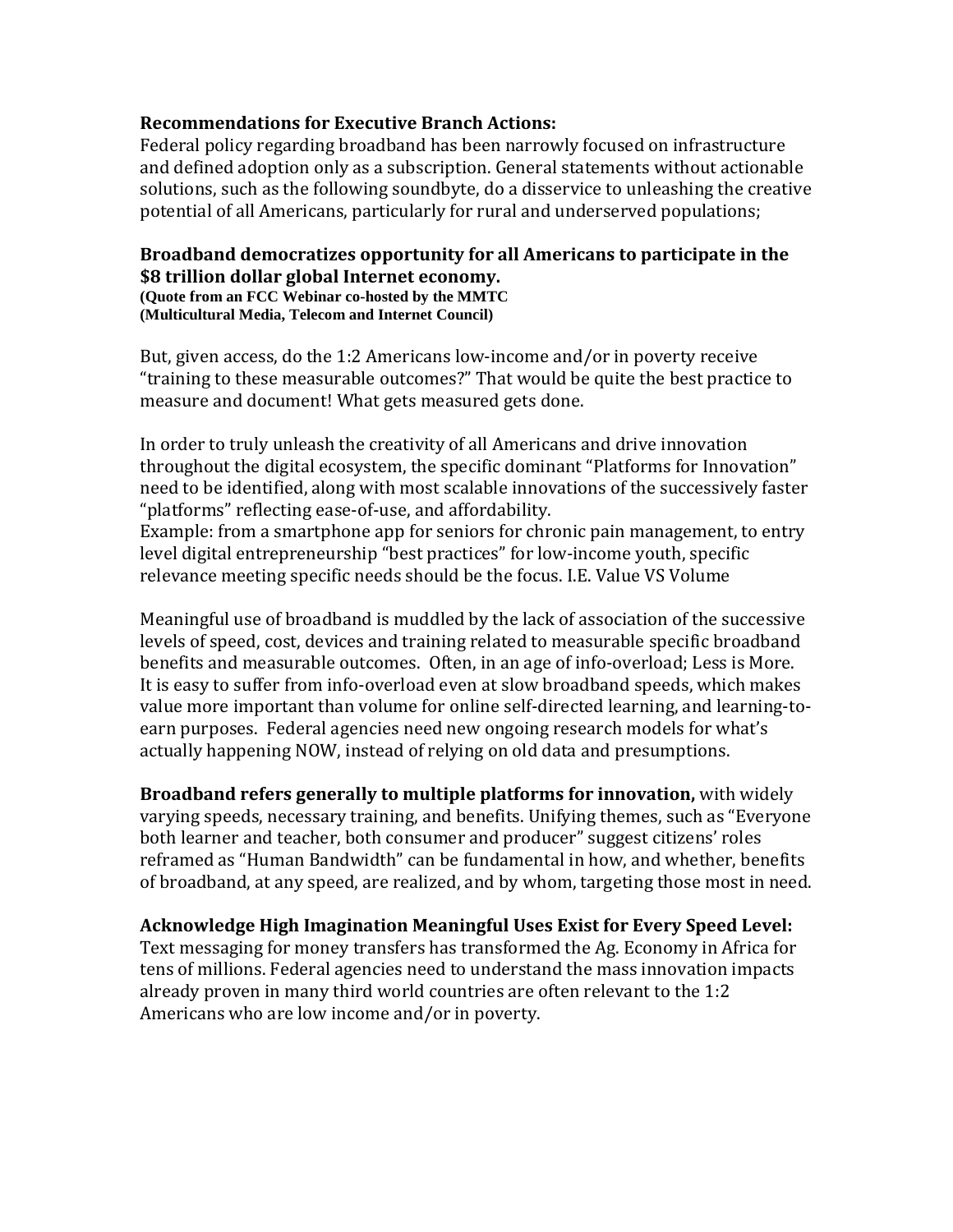4mb is sufficient for streaming video, and 2-way video teleconferencing. The practical ROI theme of "Low Cost, High Imagination" represents the most scalable and affordable solutions for all current and emerging "Platforms for Innovation, and broadband speeds."

#### **Honesty in Advertising is Missing for "The Promise of Broadband"**

This is justifiably a major reason why rural citizens distrust the push for broadband by telcos, and the federal government, who fail to match the benefits by successive speed, cost, need, and outcomes. Honesty in advertising is recommended, to show specifics for best benefits at successively greater speeds, costs, and measurable outcomes.

Community Anchor Institutions (CAI) need to participate in a smarter crowdsourcing method of keeping all such institutions current on genuine best practices by broadband sector, for each diverse demographic, with widely varying literacy and skill levels, and matching specific needs with specific solutions.

**Actionable:** Using Crowd-sourcing methods, create a national database competition matching the 5 broadband sectors (health, public safety, education, economic development, energy) with the diverse demographics needs and literacy/skill levels, (age, gender, ethnicity/cultures) with peer-approved best practices by specific needs. Examples of ideal best benefits, authenticated by peers for each demographic, and for each related broadband sector application, are necessary to convincingly showcase for individuals; "What's already working for others like you."

CAI's need highly trained and motivated citizens for peer mentoring as learning concierges matching best apps to specific individual needs quickly, as an alternative to 10 week training programs, which can come later but are a disincentive to a great many who suffer from techofear. Seniors, for example, might initially prefer fewer apps, but targeted to priority needs, in a short one hour, or less, workshop event.

CAI and Government incentives for volunteers can include social recognition and advanced training. Americans want to engage in meaningful community capacity building, but need to first experience how powerful their new roles can truly be.

**Actionable:** The NTIA/SBI funded technical assistance pilot project "**The Alaska Native Innovation Incubator"** represents a scalable model for a rural and/or tribal community competition as to who locally can generate the most innovative new fast-track digital inclusion outcomes, with emphasis on local social recognition celebrating those who are demonstrating how good people can best learn to help themselves and others, online, and more. With multiple small rural communities and Native villages sharing their best innovations, the inevitable realization will be "the value of ongoing sharing as a best practice."

It is no small point that successful outcomes from just one village or community project can raise the bar for all others as to the replicable benefits of becoming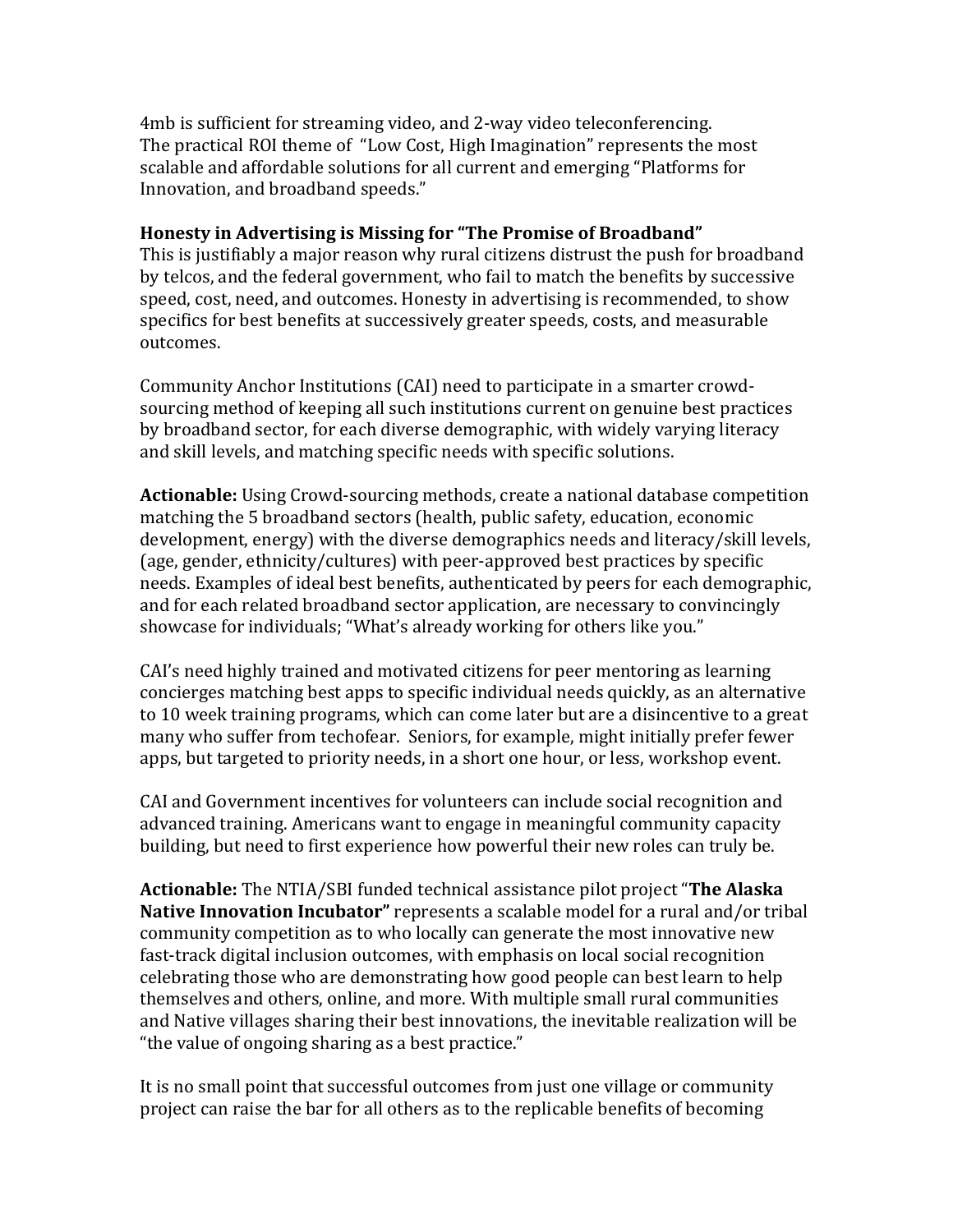intentionally innovative.

**Effective online collaborative sharing is one of the greatest benefits of broadband, and one of the least utilized benefits.** Despite the connectivity to share innovations, our current national siloism culture tends to resist sharing with peer communities, agencies, institutions, CAIs and governments; (as siloism). This is true because in the last century maintaining stability was preferred to taking risks innovating. However, in the 21st century creative adaptation is now a survival necessity, as is keeping current on working innovations for elsewhere; to bring home the best innovations from global sources on an ongoing basis to fuel the fires of local innovation.

It is typical to unnecessarily duplicate existing programs, and to avoid comparing "best practices" in our silo culture when everyone wants to brand their own programs. If everyone pretends their own programs are best practices, without any evaluative comparisons, the result is lowest common denominator training.

## **Appropriate Elearning is the most scalable and underutilized tool in our national toolbox.**

Elearning has been around for 20 years, but only recently have mobile learning, and mobile commerce, become dominant. More online shopping is done via mobile devices than PCs. Mobile devices outsell PC's 4:1. Social Media is the new platform for ecommerce, emarketing, and Elearning, and doesn't require high-speed broadband; unless 3G and 4G speeds qualify as fast broadband. Short video tutorials are how most people now learn; searching on youtube… one can learn almost anything, and quickly.

## **Mobile Commerce, and Mobile Learning is changing the landscape for Entry-Level Digital Entrepreneurship Opportunities.**

In the 21st Century, we all need be open-minded and paying close attention to what's already working for others like us. In our age of accelerating change, if we all share what we know, we'll all have access to all our knowledge. BUT, the majority of Americans, particularly in rural America, need to understand this mind-shift is key to preserving our cherished rural lifestyle. Due to the fact anyone online can learn directly from the innovations of others, there is a global boom in online innovation that "en masse" vastly outperforms the best R&D of corporations, universities, and governments.

#### **RFC Key Questions; for which actionable responses follow:**

5. How can the federal government **best collaborate with stakeholders** (state, local, and tribal governments, philanthropic entities, industry, trade associations, consumer organizations, etc.) **to promote broadband adoption and use.**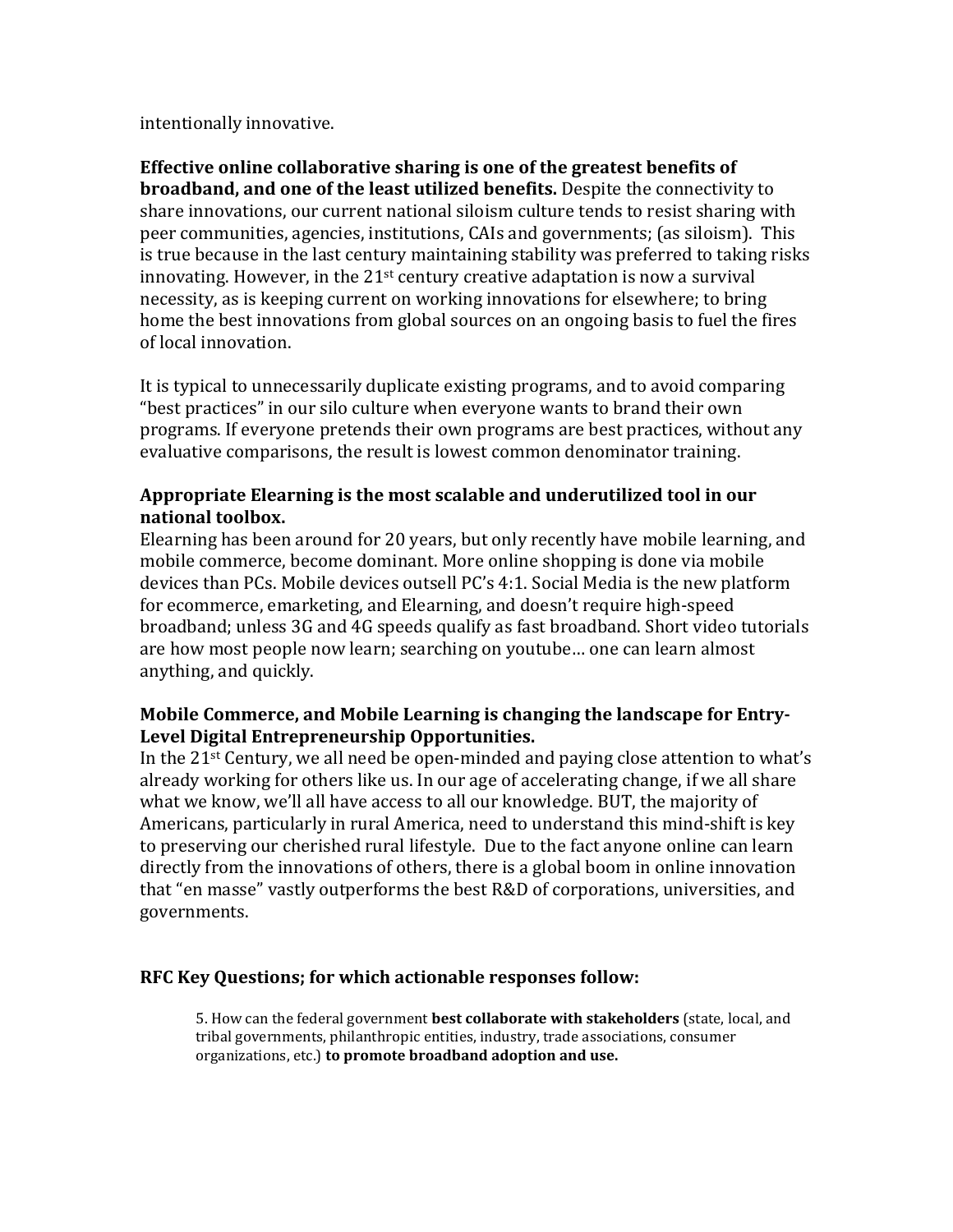14. What changes in Executive Branch agency regulations or program requirements would **improve coordination of federal programs that help communities leverage the economic benefits offered by broadband?**

29. **What additional research should the government conduct** to promote broadband deployment, adoption, and competition?

30. How might the federal government encourage innovation in broadband deployment adoption and competition?

#### **Making the Choice to Change; From Siloism to a Culture of Creativity**

In our  $20<sup>th</sup>$  century silos culture, maintaining status quo by insular K12, higher education, and all government systems amid accelerating technological disruptive innovation is understandable, but also is directly counter to fueling the culture of creativity that all American's need to become an active part of. The President needs to make it clear, America can only become the global innovation leader by showing the world how we successfully made the shift from fighting innovation to stimulating and rewarding innovation. Renewing our historic legacy of pioneering, and creative adaptation, is necessary in a world of accelerating change, as to why broadband matters.

#### **Actionable:**

**President Obama is advised to launch a presidential competition for how best to** unleash the creativity of all Americans, as the promise of broadband, with reward incentives, and social recognition **for citizens' roles and ideal behaviors and measurable impacts.** Models exist where mass impacts were realized by one creative individual; [www.khanacademy.com](http://www.khanacademy.com/) - and anyone can easily learn to do this, too!

**J.F.K's Physical Fitness program** in the late 1960's is one model, where all citizens were patriotically compelled to act on behalf of national fitness challenges. Of significance is President Obama's presidential campaigns created 13,000 local organizing committees using Facebook.

#### **Actionable:**

**America's Biggest Leadership Opportunity in History; 4 billion young newbies;** Four billion new Internet users, mostly young and poor, but eager to learn, are expected online by 2020 via mobile devices, and new micro satellites carried by either solar-powered drones, balloons, and/or other means. Facebook, Google, Richard Branson and others are investing in these new infrastructures, BUT, as ISIS demonstrates, poor youth can be led astray, and America has a window of opportunity for moral leadership, along with best practices for global citizenship, to engage the majority of the global population in meaningful moral capacity-building collaborative activities, in the short term.

These 4 billion young people often don't have access to teachers, schools, or universities, but will have access to the best Elearning innovations, and potentially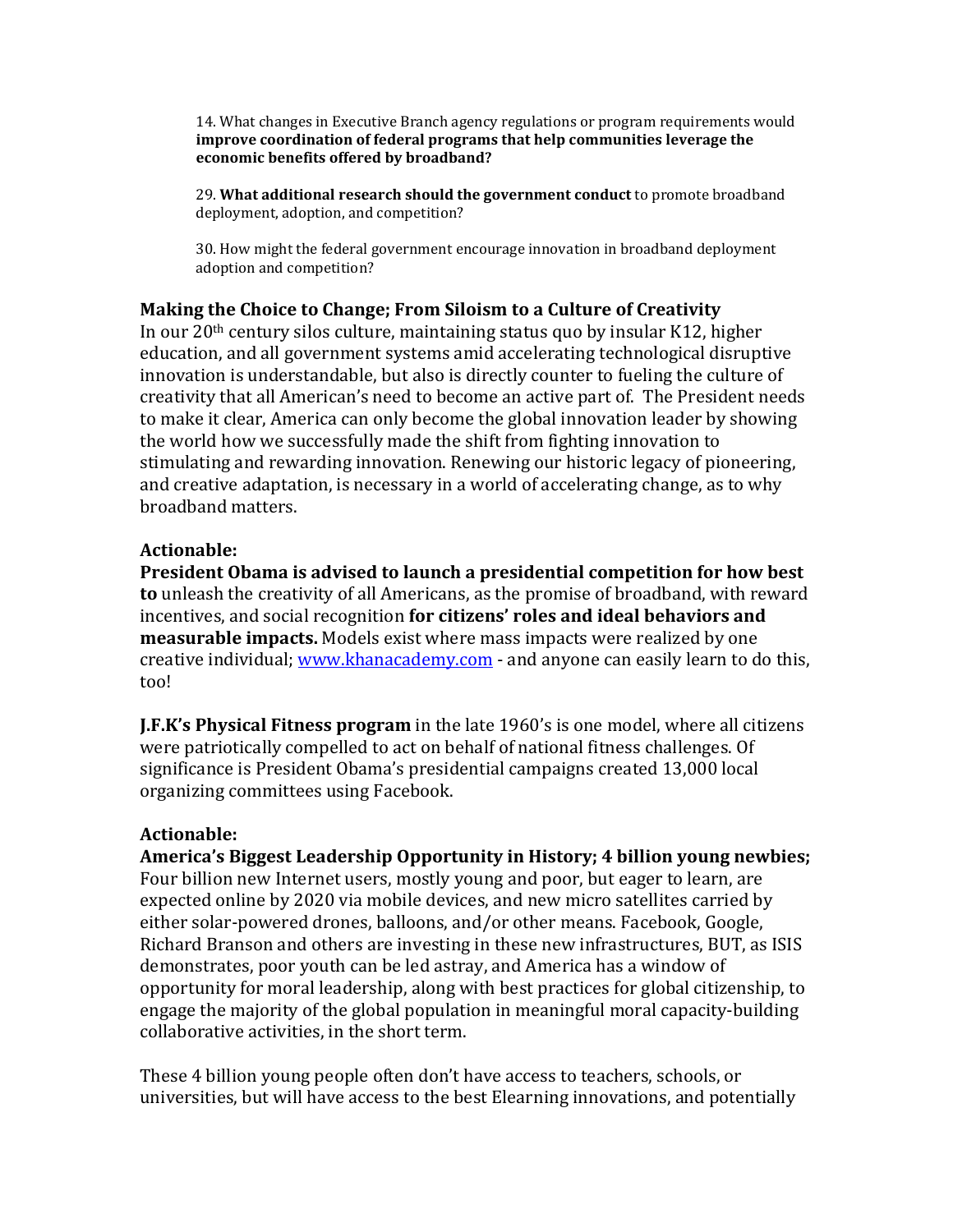online mentors, such as retired American teachers, vets, and America's youth, who are more digitally inclined than most adults, and can be effective peer mentors.

Assuring every child in America has access to a world class education is not just giving them broadband access, it is assuring their teachers are thoroughly updated on the latest visions, and best practices, to grow capable global citizens. As an online teacher educator for 30+ years, I can tell you the best way to learn anything is to teach it to others. All Americans must make the choice to become both learner and teacher, both consumer and producer, in face of a world in need, as well as to create new information age markets via instructional entrepreneurship.

The war against ignorance is being fought online, and America's window of opportunity is now; to lead with advocacy for life, liberty, and the pursuit of happiness as the actionable choice for those who wish to participate in realizing our joint full potential for all members of our global one human family.

**Learn More: The War Against Ignorance** <http://lone-eagles.com/hope.htm>

## **The New Gold Rush; Mining Raw Human Potential**

<http://lone-eagles.com/mining.htm>

**Actionable:** In 1988, via the Big Sky Telegraph, a Massively Open Online Course was launched, along with an alternative certification program with diploma and embroidered patch teaching anyone, anywhere, anytime, about microcomputer telecommunications opportunities.

Today, in 2015, a global counterpart short, first, mobile learning opportunity **is viable and under development by Lone Eagle Consulting.** Consider a competition for who can engage the most people in the least amount of time in the most purposeful short-term activities with measurable and replicable outcomes related to meaningful participation as American global citizens.

There is nothing more American than every citizen's participation assuring freedom for all citizens globally- as American global citizens. Can President Obama provide the leadership? Yes he CAN!

We're limited only by our imaginations; All Americans' Imaginations!

As one rural American, my history, and story, stands as validation for all the recommendations in this document; please consider me your resource; online, ready, and able.

Broadband has given me incredible freedoms unprecedented in human history.